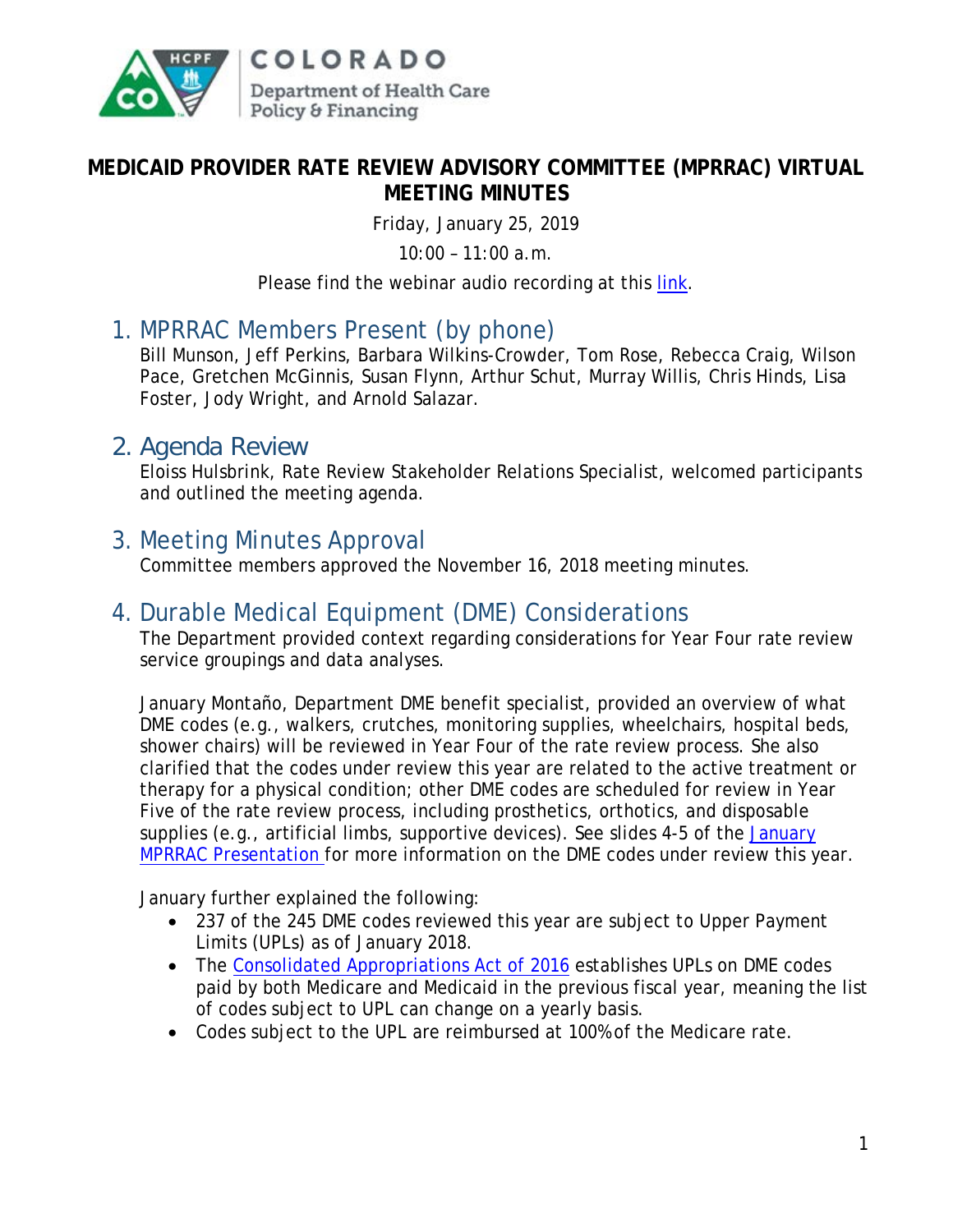- The Department does not have the authority to change the rates subject to UPL; however, the Department decided to review these codes to evaluate and solicit stakeholder feedback regarding potential access issues that may have arisen from UPL implementation.
- The Department is aware of certain stakeholder concerns related to client access to DME subject to the UPL and continues to monitor. There is no quantitative data to support these reports as-yet; the Department is reviewing claims data as it becomes available.
- See slide 7 of the [January MPRRAC Presentation](https://www.colorado.gov/pacific/sites/default/files/MPRRACSlidesY4_DME_25Jan2019%20-Final.pdf) for more information on how the UPL codes are broken down by service.

Wilson Pace, MPRRAC Chair, asked if this is a hard CMS rule, rather than a policy that a waiver could remedy. January affirmed it is a nationwide rule. Wilson stated that, while there are national guidelines that the Department must adhere to, the MPRRAC has a commitment to recommend that Medicaid pay the cost of services and that there should be more in-depth discussion on this topic at the next in-person meeting. Wilson asked if DME is only provided by DME suppliers, or if the access issue is affecting other providers. January responded that the way DME is structured, it is primarily the DME suppliers that are having to shift their practices to adjust to changes required by DME UPLs.

Jody Wright, MPRRAC member, stated that he feels the UPL implementation affects everybody because these rates are consistent across regions, whether it is coming out of a rural hospital or not; the DME delivery rate is the same. Jody noted that the rates for these products are inclusive of everything, meaning the cost of the product, the delivery of the product, service of the product, and any warranty on the product. This affects anybody that delivers any of these products.

Kelly Ore, stakeholder, stated that the reimbursement rate for some categories, such as respiratory items, decreased by as much as 70%. Kelly considers this a drastic change and that it would affect all providers in the service models.

Jeremy Tipton, Special Projects Section Manager, reviewed the benchmarks being used for the DME rate review comparison analysis, to include:

- A large share of the dollar's fall under the DME UPL.
- The Department started the comparison using states it compared to in past years of the rate review cycle, including Nebraska, Arizona, Wyoming, Oregon, and Oklahoma.
- There is a possibility that there are not as many comparison rates for the states previously used for rate review, so the Department is investigating using supplemental rates from additional states that may not have been used in previous analyses.

Eloiss shared:

• The February 15<sup>th</sup> MPRRAC meeting will focus primarily on DME rate comparison analyses.